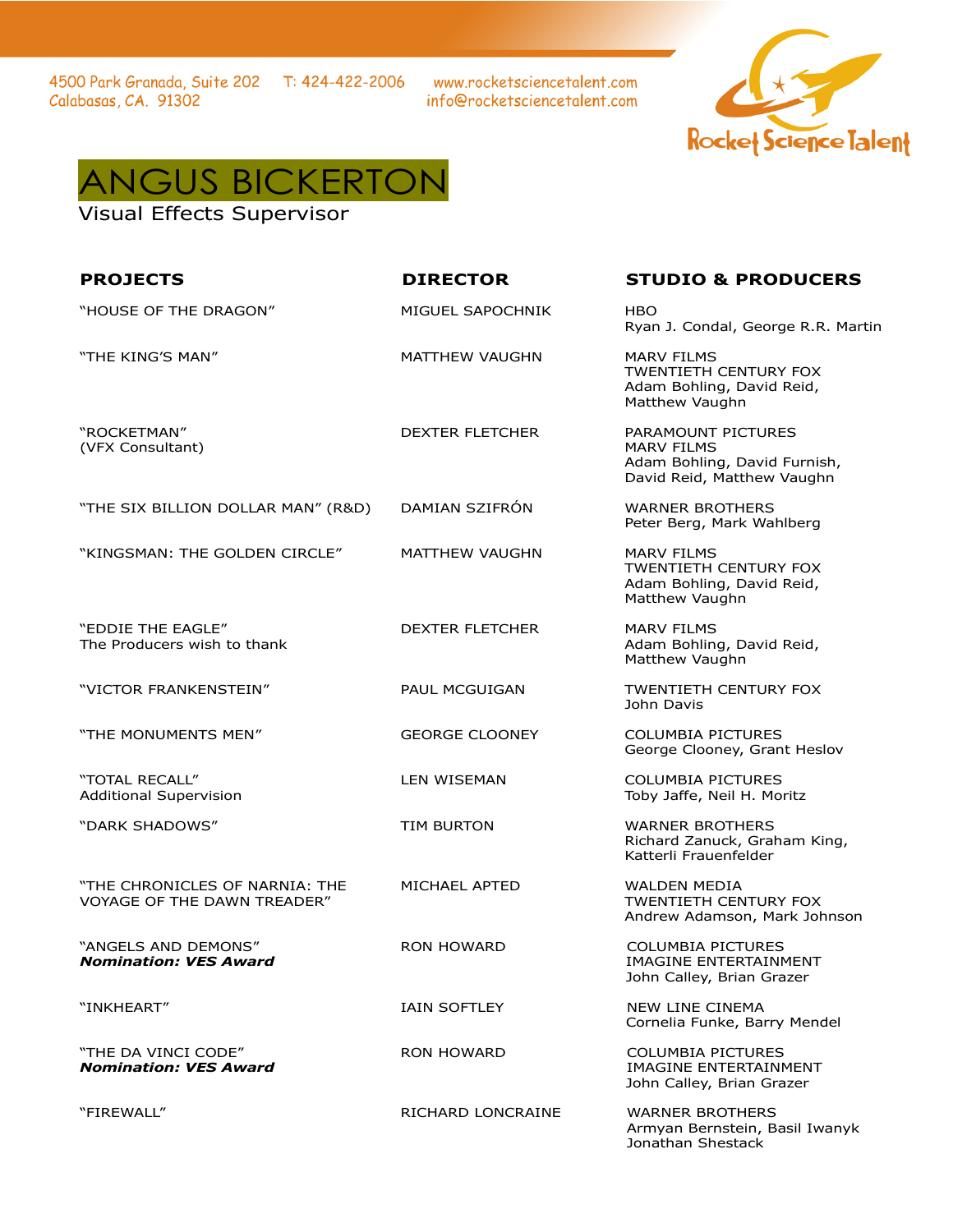## **Angus Bickerton**

-Continued-

|                                                                                                     | -COMMODE -             |                                                                                             |
|-----------------------------------------------------------------------------------------------------|------------------------|---------------------------------------------------------------------------------------------|
| "THE HITCHHIKER'S GUIDE TO THE<br>GALAXY"                                                           | <b>GARTH JENNINGS</b>  | WALT DISNEY PICTURES<br>Gary Barber, Roger Birnbaum<br><b>Todd Arnow</b>                    |
| "ROME"<br>(VFX Consultant - The Senate)                                                             | MICHAEL APTED          | <b>HBO</b><br>Bruno Heller, Frank Dolger,<br>Michael Hill                                   |
| "THE LIFE AND DEATH OF PETER<br>SELLERS" (VFX Designer)<br><b>Emmy Certificate</b>                  | <b>STEPHEN HOPKINS</b> | <b>HBO</b><br>Simon Bosanquet                                                               |
| "WIMBLEDON"<br>(VFX Designer)                                                                       | RICHARD LONCRAINE      | UNIVERSAL PICTURES<br><b>WORKING TITLE FILMS</b><br>Mark Levine, Tim Bevan                  |
| "ELLA ENCHANTED"                                                                                    | <b>TOMMY O'HAVER</b>   | <b>MIRAMAX FILMS</b><br>Susan Miller, Jane Startz                                           |
| "MY HOUSE IN UMBRIA"                                                                                | RICHARD LONCRAINE      | HBO<br>Ann Wingate                                                                          |
| "NINE LIVES"                                                                                        | <b>ANDREW GREEN</b>    | A&A FILMS LTD.<br>Andrew Green, Nikolas Korda                                               |
| "PLOTS WITH A VIEW"                                                                                 | <b>NICK HURRAN</b>     | MIRAMAX FILMS<br>Jason Piette, Michael Cowen                                                |
| "THE GATHERING STORM"                                                                               | RICHARD LONCRAINE      | BBC, SCOTT FREE PRODUCTIONS<br>Ridley Scott, Tony Scott<br>Frank Doelger, David M. Thompson |
| "BAND OF BROTHERS"<br><b>Emmy Nominations: 2 episodes</b><br><b>RTS Television Award</b>            | <b>VARIOUS</b>         | BBC, HBO, DREAMWORKS<br>Mary Richards, Tom Hanks<br>Steven Spielberg                        |
| "ANIMAL FARM"                                                                                       | JOHN STEPHENSON        | TURNER NETWORK TELEVISION<br>HALLMARK ENTERTAINMENT<br>Greg Smith                           |
| "THE MAGICAL LEGEND OF THE<br>LEPRECHAUNS"<br>2 <sup>ND</sup> Unit Director                         | <b>JOHN HENDERSON</b>  | <b>HALLMARK CHANNEL</b><br>Paul Lowin                                                       |
| "LOST IN SPACE"                                                                                     | STEPHEN HOPKINS        | NEW LINE CINEMA<br>IRWIN ALLEN PRODUCTIONS<br>Carla Fry, Akiva Goldsman<br>Stephen Hopkins  |
| "THE ADVENTURES OF PINOCCHIO"                                                                       | <b>STEVE BARRON</b>    | <b>NEW LINE CINEMA</b><br>Heinz Bibo, Raju Patel,<br>Jeffrey M. Sneller                     |
| "CYBERJACK"                                                                                         | <b>ROBERT LEE</b>      | <b>PRISM PICTURES</b><br>John A. Curtis                                                     |
| "PROJECT SHADOW CHASER III"                                                                         | <b>JOHN EYRES</b>      | NEW LINE CINEMA<br>John/Paul Eyres, Gregory Vanger                                          |
| "INTERVIEW WITH A VAMPIRE: THE<br><b>VAMPIRE CHRONICLES"</b><br>(Live Action Motion Control Camera) | <b>NEIL JORDAN</b>     | <b>GEFFEN PICTURES</b><br>David Geffen, Stephen Woolley                                     |
| "SPACE PRECINCT"<br>(Motion Control/VFX Supervisor)                                                 | <b>VARIOUS</b>         | <b>GROVE TELEVISION</b><br>Gerry Anderson                                                   |
| "NOSTRADAMUS"<br>(Effects Lighting and Camera)                                                      | ROGER CHRISTIAN        | ALLIED ENTERTAINMENT GROUP<br>Harald Reichebner, Edward Simons                              |
| "GERMINAL"<br>(Mot. Control / Models Camera Op)                                                     | <b>CLAUDE BERRI</b>    | ALTERNITIVE FILMS<br>NUOVA ARTISTI ASSOCIATI<br>Claude Berri                                |
| "TIME RUNNER"<br>(Visual Effects / DP: Magic Camera)                                                | MICHAEL MAZO           | <b>EXCALIBUR PICTURES</b><br>John A. Curtis                                                 |